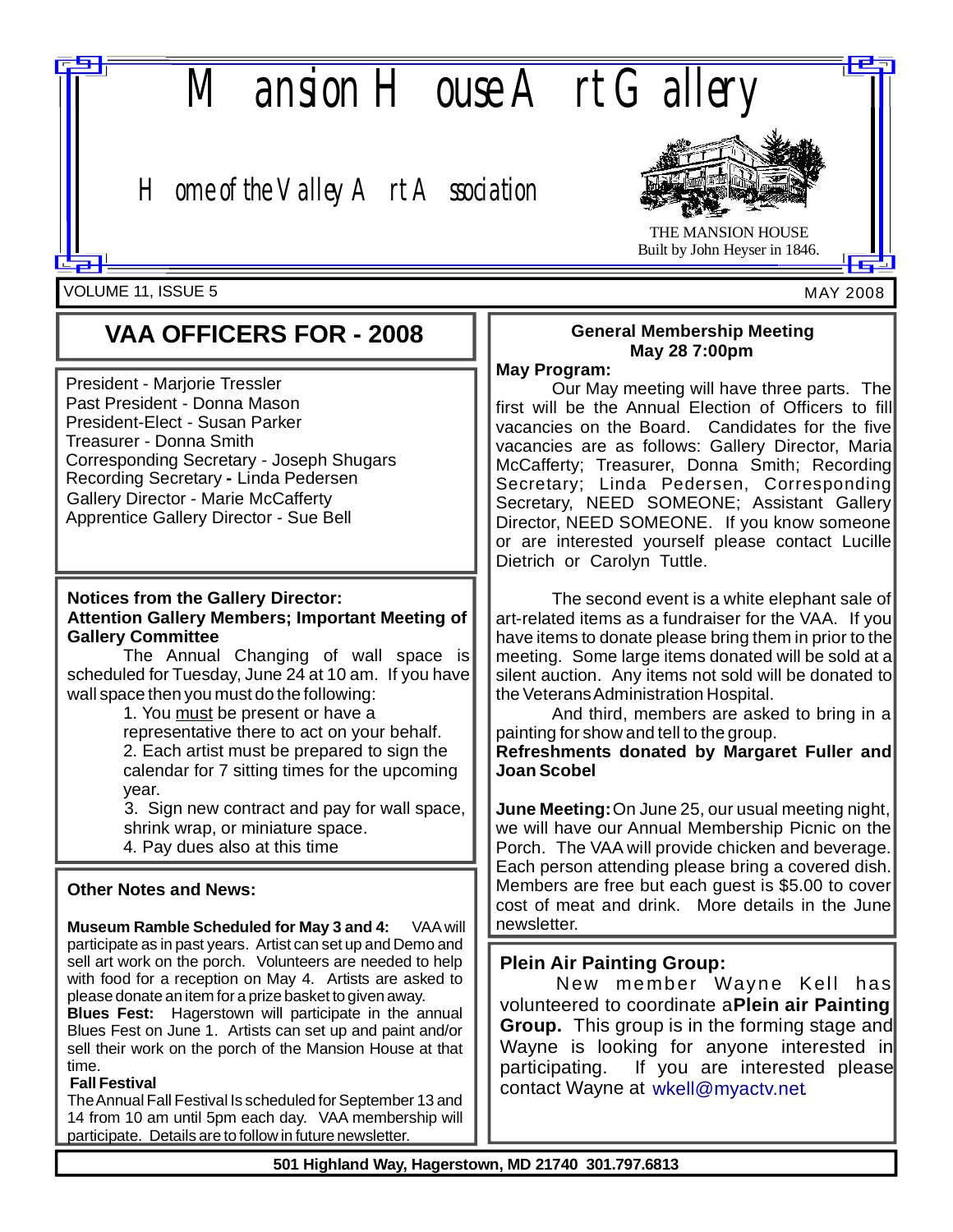# **RULES FOR PARTICIPATION IN THE ALL-MEMBER MINIATURE SHOW**

#### **Recognition will be given for Best of Show, First, Second, Third Place and Honorable Mentions**

Rules and Guidelines for Participation:

- 1. Each member may exhibit/enter up to 5 paintings.
- 2. All work must be original and completed within the past two (2) years.
- 3. The following guidelines will be applied to all works submitted:
	- **a.** The 1/6<sup>th</sup> rule: (images should be approximately 1/6 of object size or smaller: small objects, not lending themselves to portrayal in 1/6<sup>th</sup> scale may, at the end discretion of the Judges, be accepted or rejected.
	- **b. The area size of the painting (image) must be no greater than 4" x 6", not to exceed 24 square inches; the outside of framed pieces must not exceed 48 square inches (6" x 8"). All entries will be measured!**
- acceptable: no crafts, jewelry, photography, laser prints or computer-generated artwork. **Sculpture is welcomed but will be judged separately from paintings** . Pastel is fine as long as it is a painterly and not a 4. Drawing techniques will be accepted as long as 50% or more of the surface is painted. All fine art media are linear manner.
- 5. Each entry must be sealed with a dust cover no nails are to be showing (except oils and acrylics painted like oils).
- 6. Entries will be rejected if the mats are "sawed or chewed" (instead of clean cuts), if the mats are dirty, or if frames are broken, scratched or marred. Take pride in your work!
- 7. No potentially offensive paintings will be exhibited this includes pornography, morally, politically, or sexually questionable pieces.
- **8. It is illegal and immoral to copy someone else's artwork or published photographs for sell as your own creation!** Questionable works shall be removed from the exhibit. In other words, do not submit work that is not your own, original creations only.
- **9. All artwork must be ready to hang!** We will accept only artwork with eye-hooks and braided picture wire. No strings, threads, coat hangers, saw teeth, stand-up picture frames, band aids, etc., will be accepted.
- **ATTACH the following to the BACK OF EACH PAINTING:**

**Artists name; Address; Phone number; E-mail (if you have one); Name of Painting; Medium; Price.**

### **North Gallery Shows:**

May Solo Show by Lucy Ecker: A reception for this show is planned for May 4 from 2 to 4 pm. This reception will also serve as a part of the Museum Ramble

**June All-member Show:** An All-Members' show of photography, lithographs, etchings, block prints, silk screens, hand-pulled prints, one of a kind originals, etc. is scheduled to run from May 30 through June 29

All Member Juried Miniature Show: An all member juried Miniature show is planned for May 30 through July 27. Entries will be wired to portable screens for security. The screens will be between the East and West Galleries except for the Blues Fest when they will put on the porch. (See below for rules for miniature show)

**NOTE: Please bring all entries for these shows to the Mansion House by the May 28 meeting**

July Solo Show by Sue Bell: July 4 through July 27. An Artist's reception is planned for July 13; 2:00 to 4:00 pm, the second week of the show

### **August Solo Show by Donna Mitchell**

More information regarding these shows will be published in future newsletters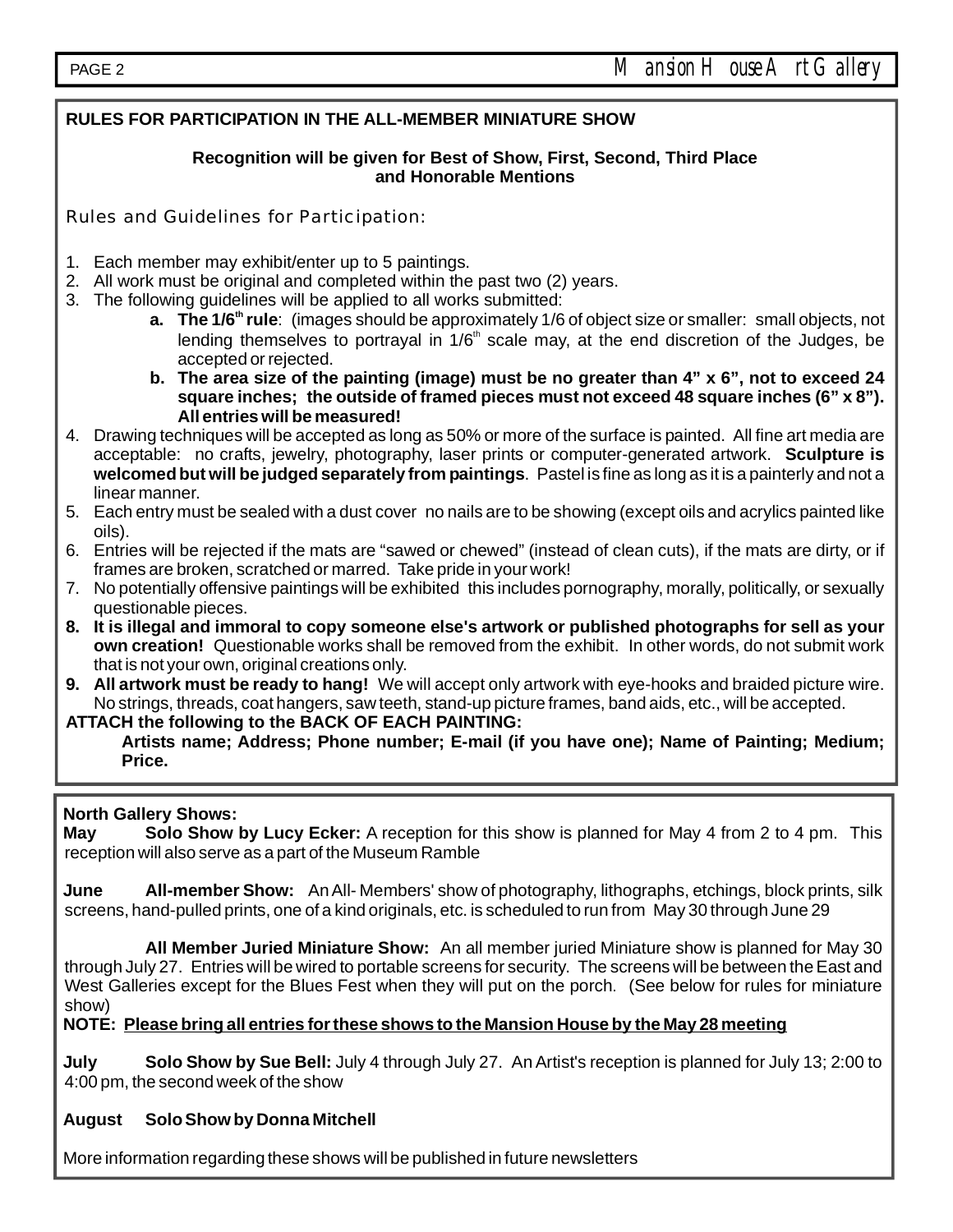## **Social Committee Has Been Formed:**

Gail Cox the chairperson of the Social Committee. She will be ably assisted by **Audrey Mentzer, Carolyn Tuttle** and other volunteers. We need to extend a big  $\mathsf{THANK}$   $\mathsf{YOU}$  these and to all others for taking on this most important task. From time to time our Social Committee needs willing volunteers to prepare for our events and assist with shows and other tasks that provide the times we all enjoy. Please take time to help with this valuable part of our organization.

# **Spring Clean Up:**

Several members recently devoted much time and labor to cleaning up the Mansion House for spring events. Extend many thanks and a huge **atta boy** to these members for their hard work. The Mansion House looks much better for it.

# **Hostess Volunteers:**

The following have graciously volunteered to provide refreshments at our general membership meetings. If possible please contact the individual person and offer your help with this effort.

**The Schedule follow s: April-- Ruth Peyton, June Savannah and Jackie Palmer; May-- Margaret Fuller and Joan Scobel.**

# **VAA Show at the Washington County Museum of Fine Arts**

The 2008 Valley Art Association Museum Show was well received by those viewers. Many who saw the show were impressed by the level of talent and artistic ability of exhibitors. A great job worthy of praise therefore contributors and show organizers deserve a hearty WELLDONE.

Those members with paintings in this show are asked to pick up there work on May 20 between 9:00am and 2:30pm. If you cannot make this requirement please arrange for someone to pick up your work for you.

# **ADDITIONAL SHOWS IN THE AREA:**

### **Art in the Hallways at Washington County Hospital**

In May, artist **Marilyn Tracy** will display her work. Artist of the month of June is **Marie McCafferty**. Anyone having questions aboutArt in the Hallways should contact**Lucy Ecker by mail at a1nanaecker@aol.com**

### **Waynesboro Hospital Art Works**

**Eliane Ambrose** will show her work from April 28 through May 28 at the Waynesboro Hospital.

### **Waynesboro Studio Art Club**

A demonstration of oil painting by **Steve Wetzel** scheduled for May 20.

### **Chambersburg Hospital Artist of the Month**

**Jonathan Booker** will display a selection of his photos and acrylic paintings in May.

### **Franklin County Art Alliance Announces 2008 Workshop**

Artist/instructor Jeff Barnhart will host a workshop Oct. 6 through 10, 2008 at the Greenwood Conference Center, Fayetteville, PA; 9:30-3:30 each day. Instructional offerings include oil, watercolor and pastel. Alive model will be featured on one day of the workshop.

**by mail gsabetto@hotmail.com** Cost of the workshop is \$150; class size is limited to 15 participants. To sign up:contact **Glen Sabetto**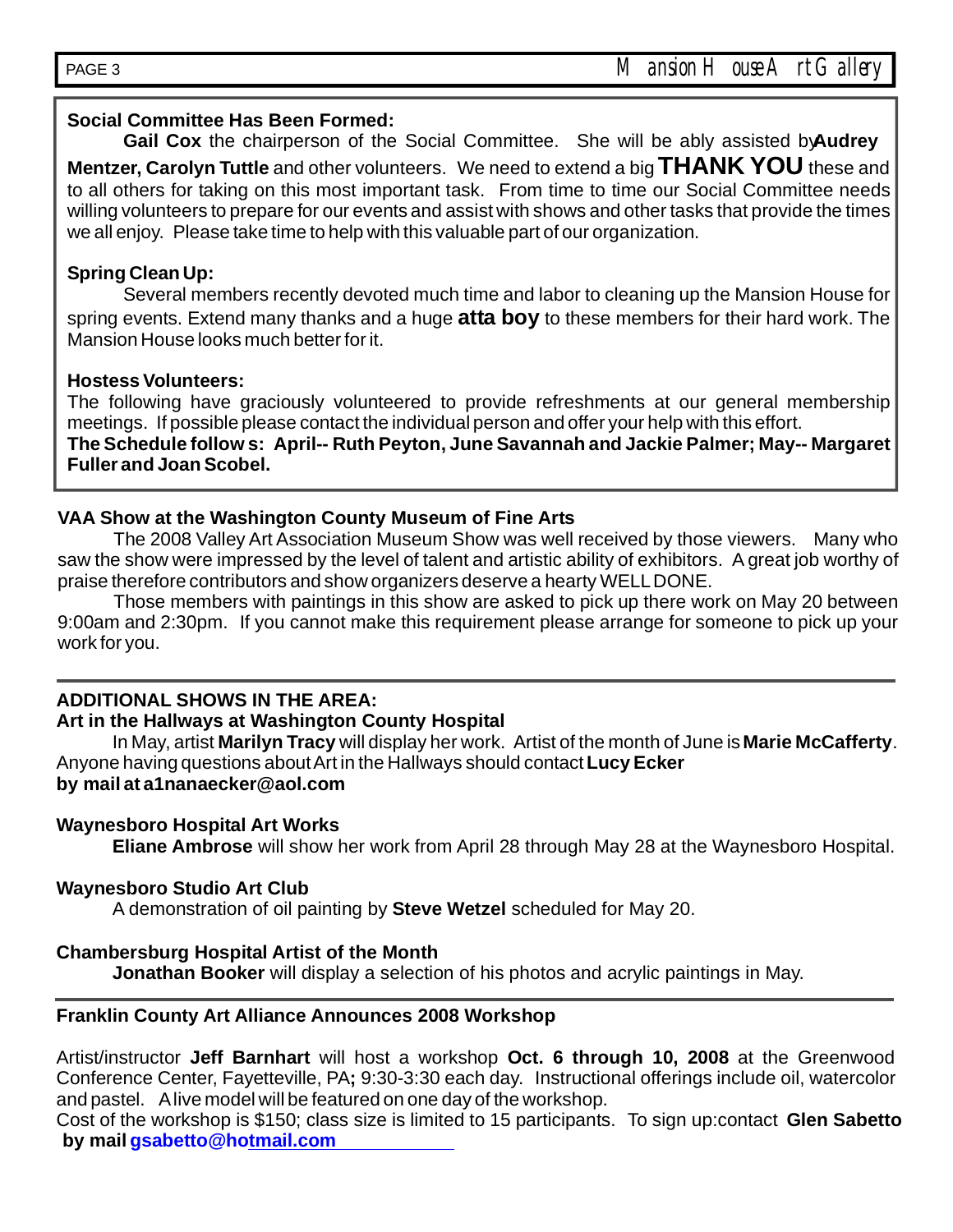# **OPPORTUNITIES TO IMPROVE ART SKILLS:**

#### **Decorative Painting Class with Marie McCafferty**

Starts May 7, \$65 for six classes Class meets 1st and 3rd Wednesday of the month. Fall session will start Sept. 3 Call Marie to register or for more information

**Nancy Carver Thompson, will present a workshop at the Mansion House**. Nancy was the guest speaker at March 26th VAA meeting. The class will concentrate on revitalizing your watercolor style and taking it to the next level. Concentration will be on technique, with emphasis on color mixing, value, theory and composition. Class info:

| Dates:      | May 12, 13, & 14, 9:30am to 3:30pm (bring bag lunch)              |  |  |  |
|-------------|-------------------------------------------------------------------|--|--|--|
| Cost:       | \$165.00, \$50.00 deposit, refundable up to 5 days prior to class |  |  |  |
| Class size: | Max 10, Min 5, reserve your space early                           |  |  |  |
| Contact:    | Sue Bell,                                                         |  |  |  |
|             | Email nanthom@mac.com                                             |  |  |  |
| Supplies:   | List provided upon registration                                   |  |  |  |

#### **Spring into Painting** with Marti Yeager

Put some spring into your artwork with an exciting weekend of "plein air" painting. Together we'll explore the many possibilities of using what you see outdoors not only as subject matter, but as a basis for an "inspired" composition. We'll be painting what nature has to offer in my yard & gardens this year. (If weather doesn't cooperate, we'll bring the outside in via potted plants, view from a window, etc.)

Workshop will include instruction and demonstrations in various media. And as class size is limited to 10, each participant will receive plenty of individual attention.

TIME: Saturday, May 17, 10 a.m. to 4 p.m., and Sunday, May 18, 12-5 p.m.

PLACE: 306 Terrace Drive, Fayetteville, PA

PRICE: \$70

BRING with you: art supplies (a list of suggested materials will be sent to all registered participants) and lunch. We'll eat together on the deck and "talk art." Lemonade & iced tea will be provided.

QUESTIONS? Email martiyeager@pa.net.

\$35 to Marti Yeager, 306Terrace Dr., Fayetteville, PA17222. (Please call before sending registration to see if space is available) **Register By May 10: To register send your Name; Address; Phone Number; email with a deposit of least**

#### **Watercolor Painting with Artist Anna Hogbin**

7 weeks of Instruction: Thursday evenings from 6 PM to 8:30 PM at the Mansion House. Dates: September 11 through October 30, 2008

Tuition: \$80: Class size is limited to 12. A minimum of 8 students is needed.

About the course:

The major topics will be wet-in-wet techniques, design, watercolor characteristics, and creative techniques. Students will learn and apply the planning process for developing a painting. Students will work from photos but will explore the use of creative techniques. Together, the instructor and students will determine the subject matter. Subjects can be landscapes, waterscapes, still life and/or life set-ups, florals, buildings, abstracts, etc. Students will have the opportunity to paint the instructional demo or make his/her own creation.

Students are expected to use professional quality materials. A list of materials will be sent to the student upon completion of registration.

#### **Watercolor classes with Lynn Ferris**

Thursdays, June 12 - July 24 (no class July 3) \$15 per class

You do not need to sign up for all 6 classes

Lynn won Top Award at the Florida Watercolor Society Show

Call Lynn to register for more information